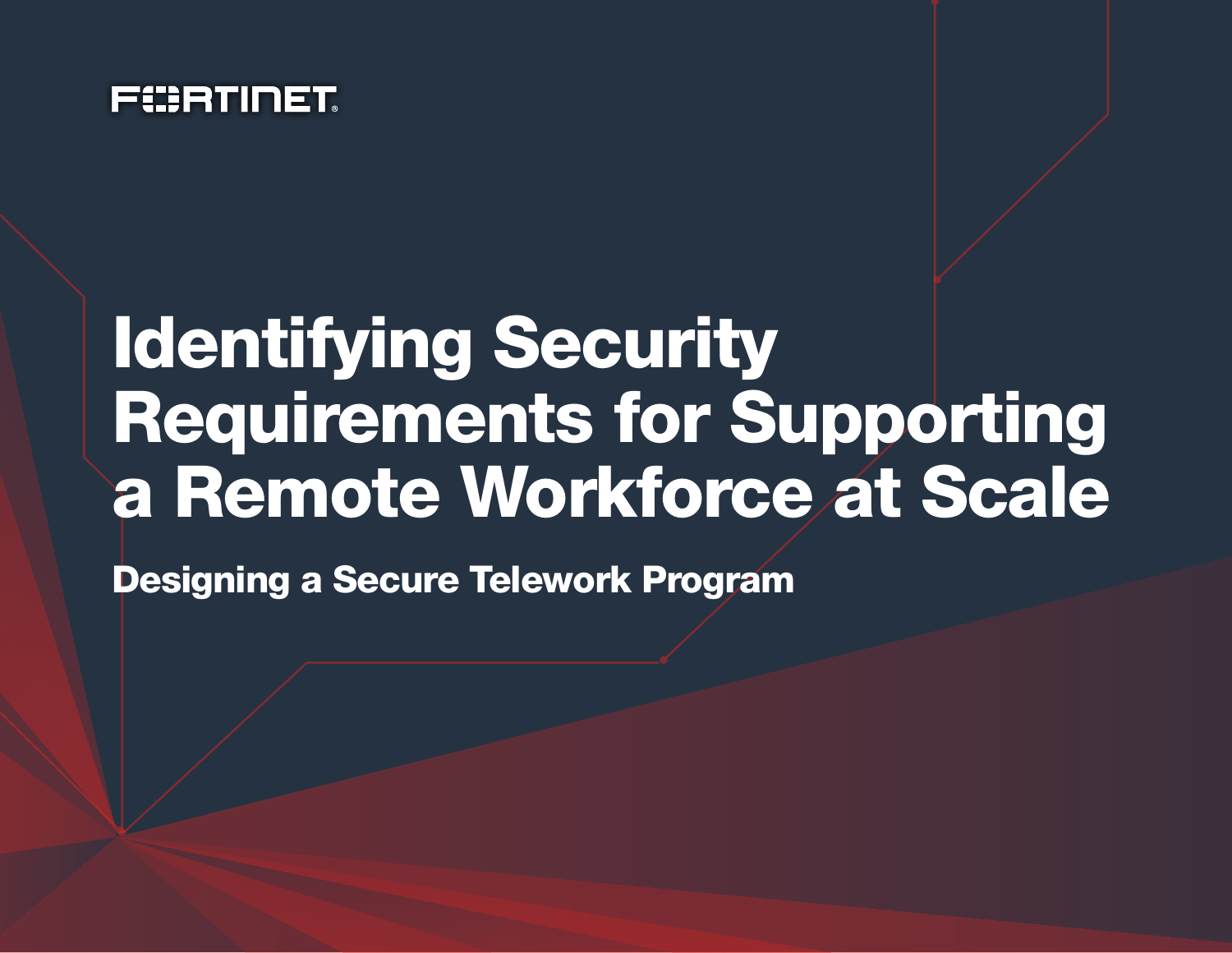## Table of Contents

| <b>Executive Overview</b>                                                                                                                                           | З |
|---------------------------------------------------------------------------------------------------------------------------------------------------------------------|---|
|                                                                                                                                                                     | Δ |
|                                                                                                                                                                     | Δ |
| <b>Supporting Remote Power Users</b><br><b>Headend Security and Stability Manual Property Act of Security and Stability Manual Property Act of Act of Stability</b> | 9 |
|                                                                                                                                                                     |   |

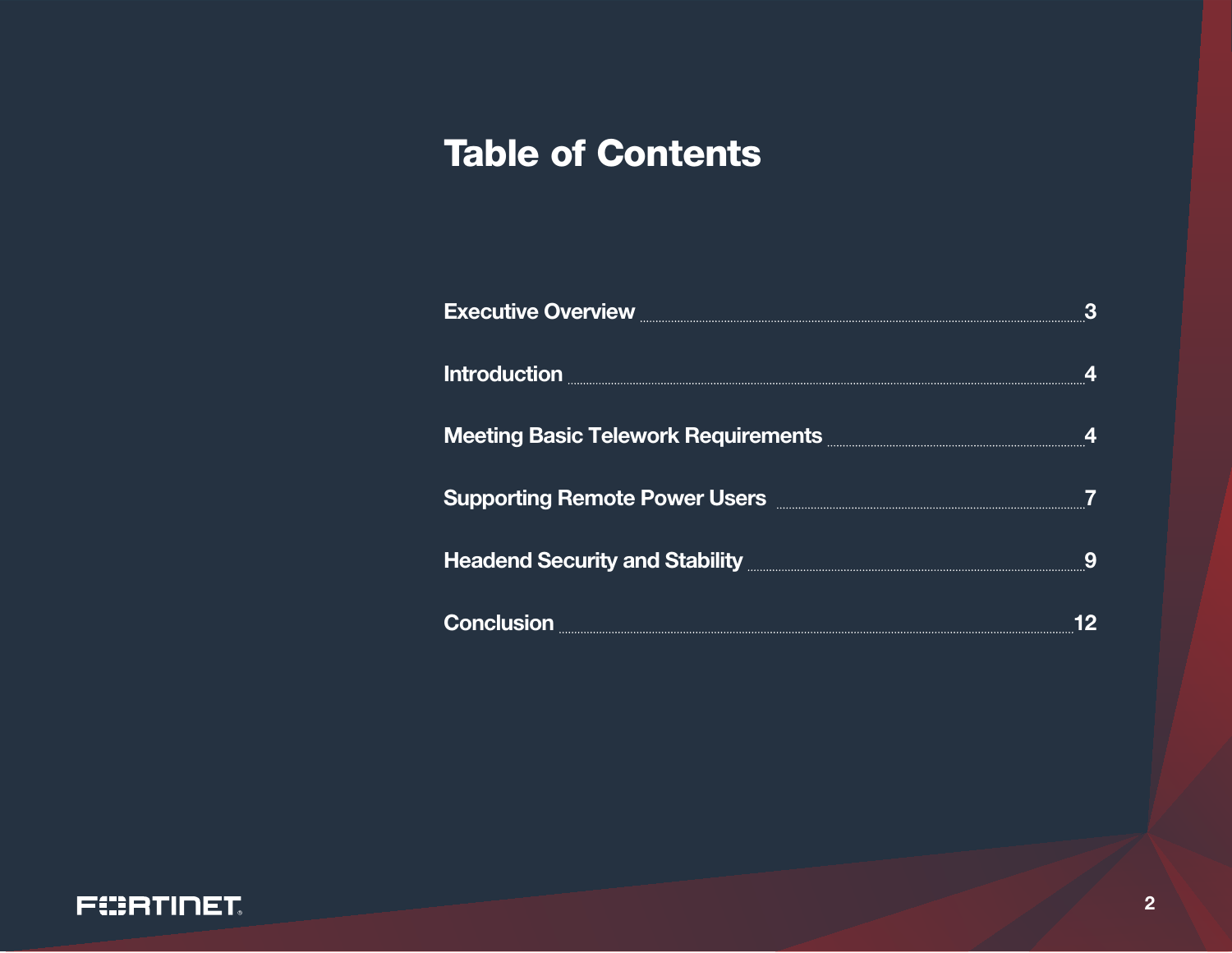## Executive Overview

Organizations should support telework as a component of their business continuity plan, which requires the ability to rapidly transition to a partly or wholly remote workforce. Doing so creates new networking and security challenges for an organization since the company network is being used in a very different way from on-site employees.

Securing a remote workforce requires identifying and deploying security solutions that meet the needs of the employees and the headquarters network. The majority of employees only need secure access to the corporate network and cloud-based applications, which requires VPN access and multi-factor authentication (MFA). Network administrators and executives may have additional network requirements, such as persistent connectivity and a secure telephony solution. The organization's headquarters network must also be capable of supporting and securing the network connections coming from the vast majority of an organization's workforce, requiring robust user authentication and advanced perimeter security.

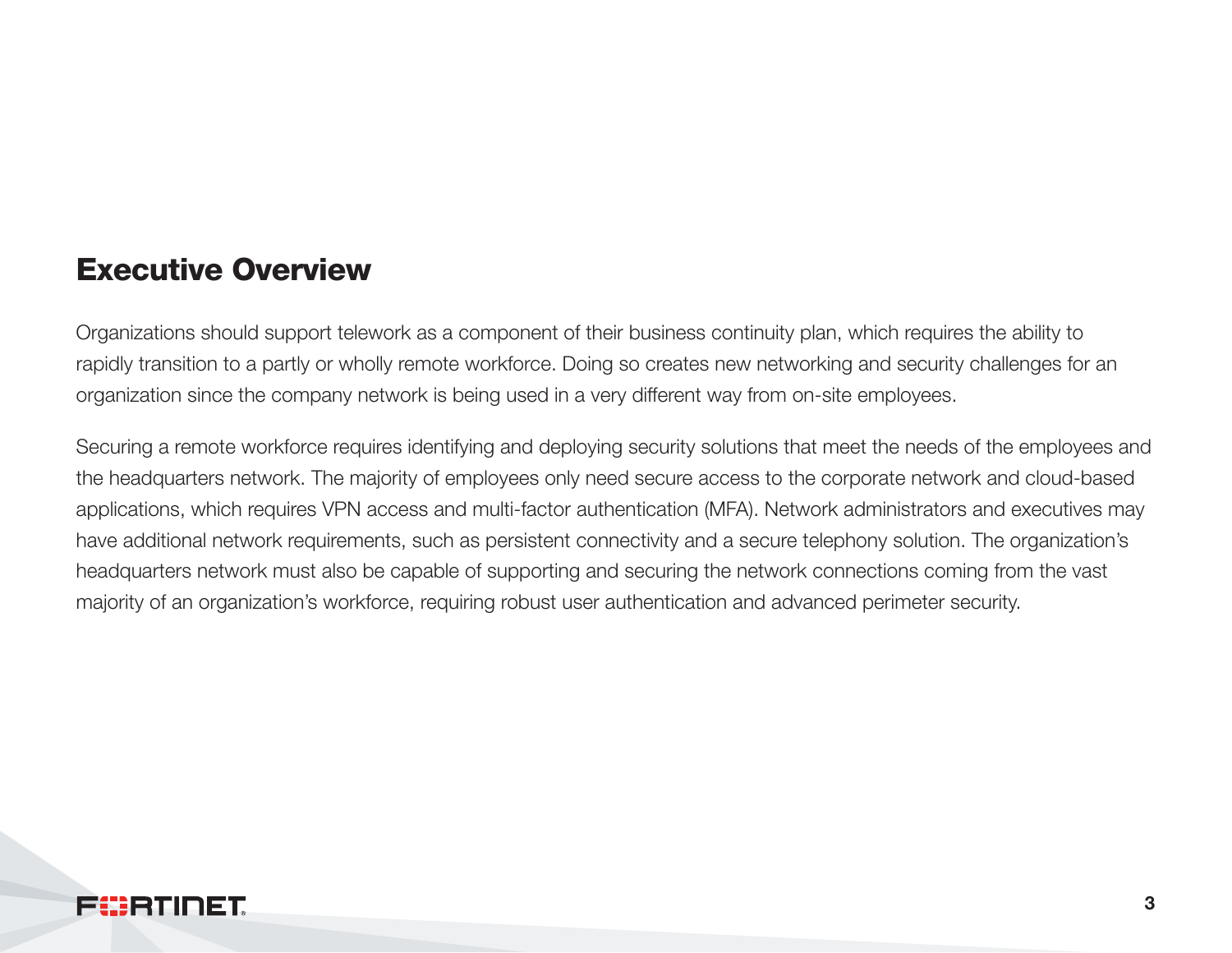## Introduction

The ability to support remote workers can help improve an organization's business continuity plan. It allows the organization to adapt when unforeseen circumstances, such as natural disasters or a pandemic, make it impossible for employees to work on-site.

Under these circumstances, an organization may be forced to rapidly transition to a mostly or wholly remote workforce. When designing or implementing a telework solution, it is important to consider not only networking requirements but also the additional security concerns created by remote work.

## Meeting Basic Telework Requirements

Employees may have different requirements of their remote work environment. However, all teleworkers have a set of basic requirements to ensure that they have a secure, authenticated connection to the enterprise network. These include access to a virtual private network (VPN) and a strong authentication solution to protect accounts from compromise.

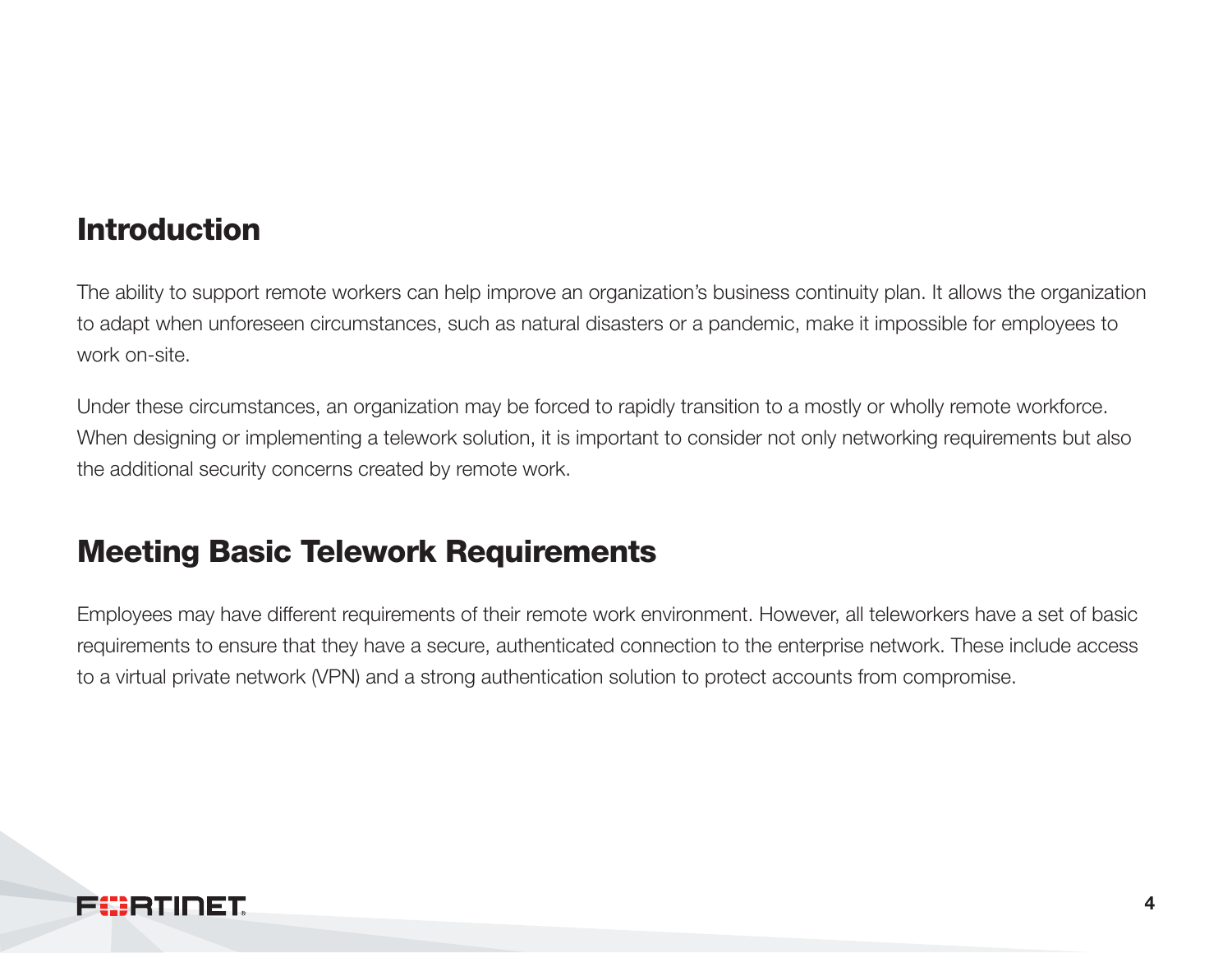### Virtual Private Networking

When teleworking, an employee will be processing sensitive company data on their home network. Protecting this data against compromise requires the ability to ensure that a teleworker's connection to the company network is secure.

Teleworkers must have access to a VPN that provides direct and encrypted connectivity between their machine and the corporate network. This not only protects the confidentiality and integrity of sensitive company data in transit but also ensures that all traffic between the employee and the public internet is monitored and protected by the organization's existing cybersecurity infrastructure.

#### Multi-factor Authentication

With employees working from home, there is an increased probability that stolen login credentials, combined with access to an unattended machine, could enable unauthorized access to a user's account. In these situations, many of the features used to detect anomalous access patterns, such as the location and time of the authentication attempt, may not be applicable as employees' work patterns shift due to working from a home office.

Securing access to the corporate network, resources, and data requires a more robust authentication solution than traditional usernames and passwords. All teleworkers should be issued a secure authentication token. Options for MFA tokens include physical devices such as a key fob or software-based solutions such as a mobile application, which can be used to verify a user's identify before they are able to initiate a VPN connection to the corporate network or access other sensitive company resources.

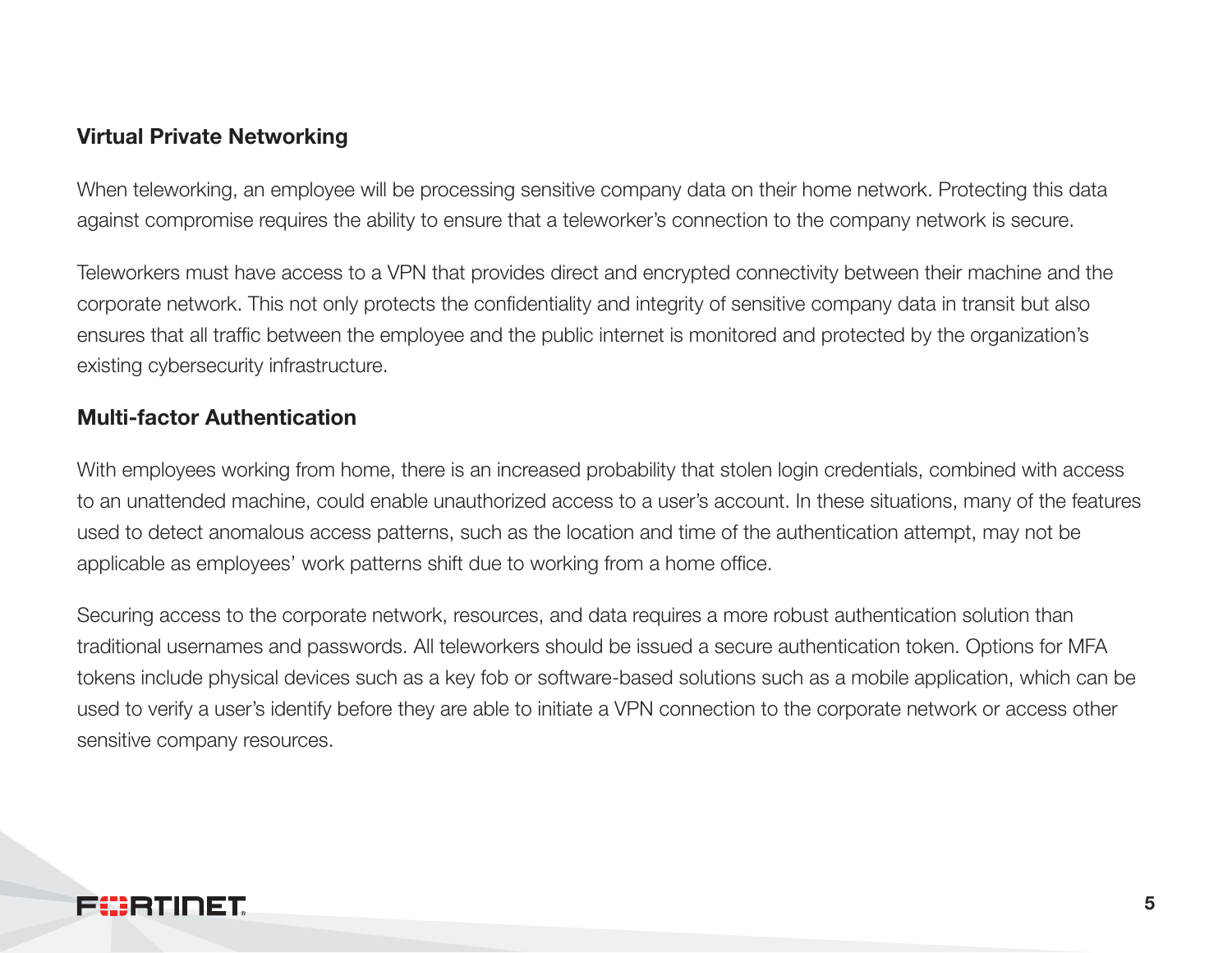

PCI DSS guidance for remote work requires that employees accessing cardholder data authenticate via a VPN and use multi-factor authentication.<sup>1</sup>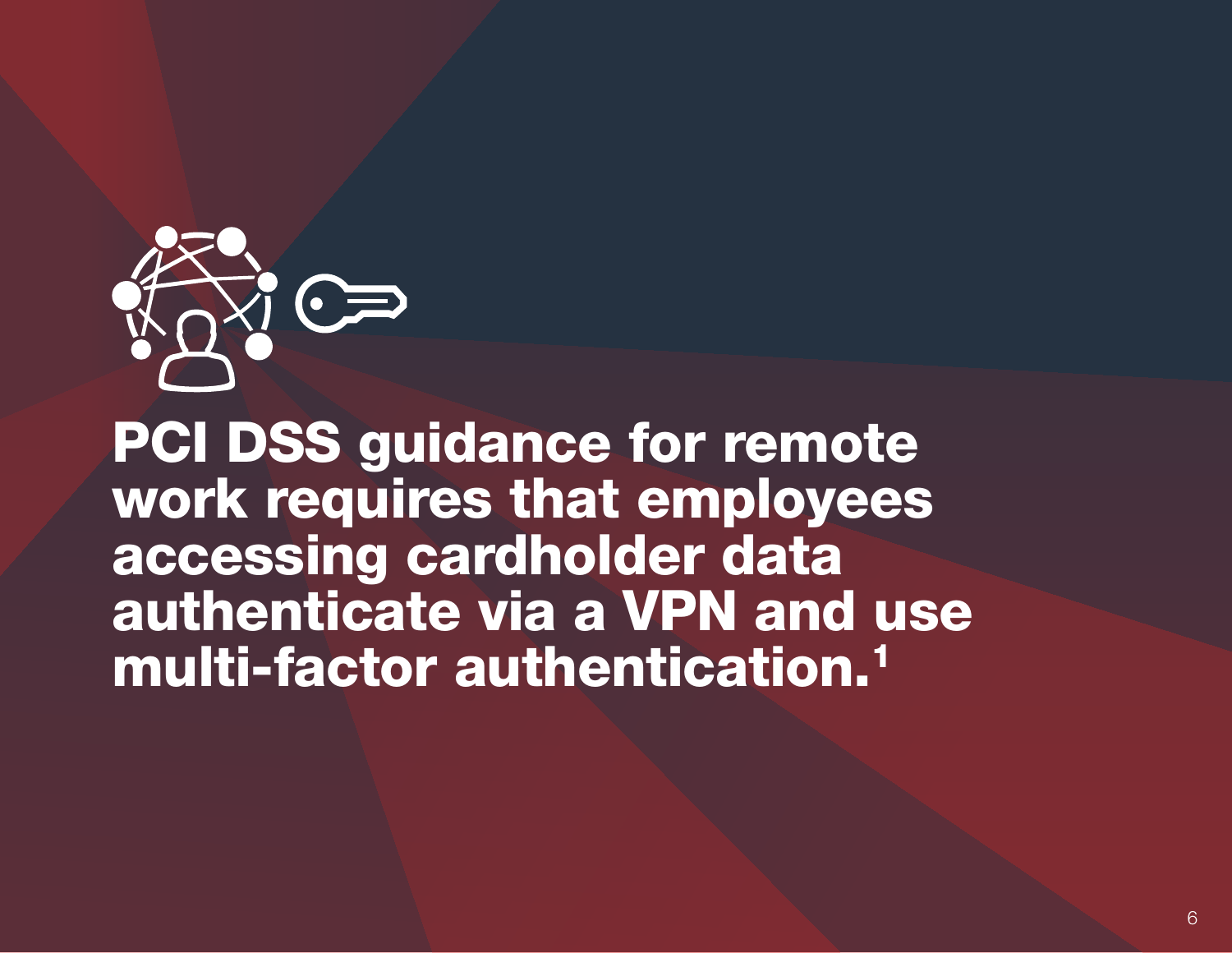## Supporting Remote Power Users

While many teleworkers can get by with a VPN connection and an MFA token, others have additional requirements. Power users, including network administrators and executives, require a more advanced remote office to perform their core job duties. These users may need persistent connectivity to the enterprise network and a secure telephony solution.

#### Persistent Connectivity

Some users, such as network administrators and security personnel, require more flexible and persistent access to the corporate network. These employees may have multiple devices that must be connected to the company network or require long-lived connectivity not limited by automatic session timeouts.

The requirements of power users working from a home office can be satisfied by the deployment of a wireless access point, which can provide a reliable VPN tunnel to the corporate network. In order to ensure a secure connection, this wireless access point should be combined with a desktop-based next-generation firewall (NGFW) to provide traffic inspection, access management, and advanced threat protection.

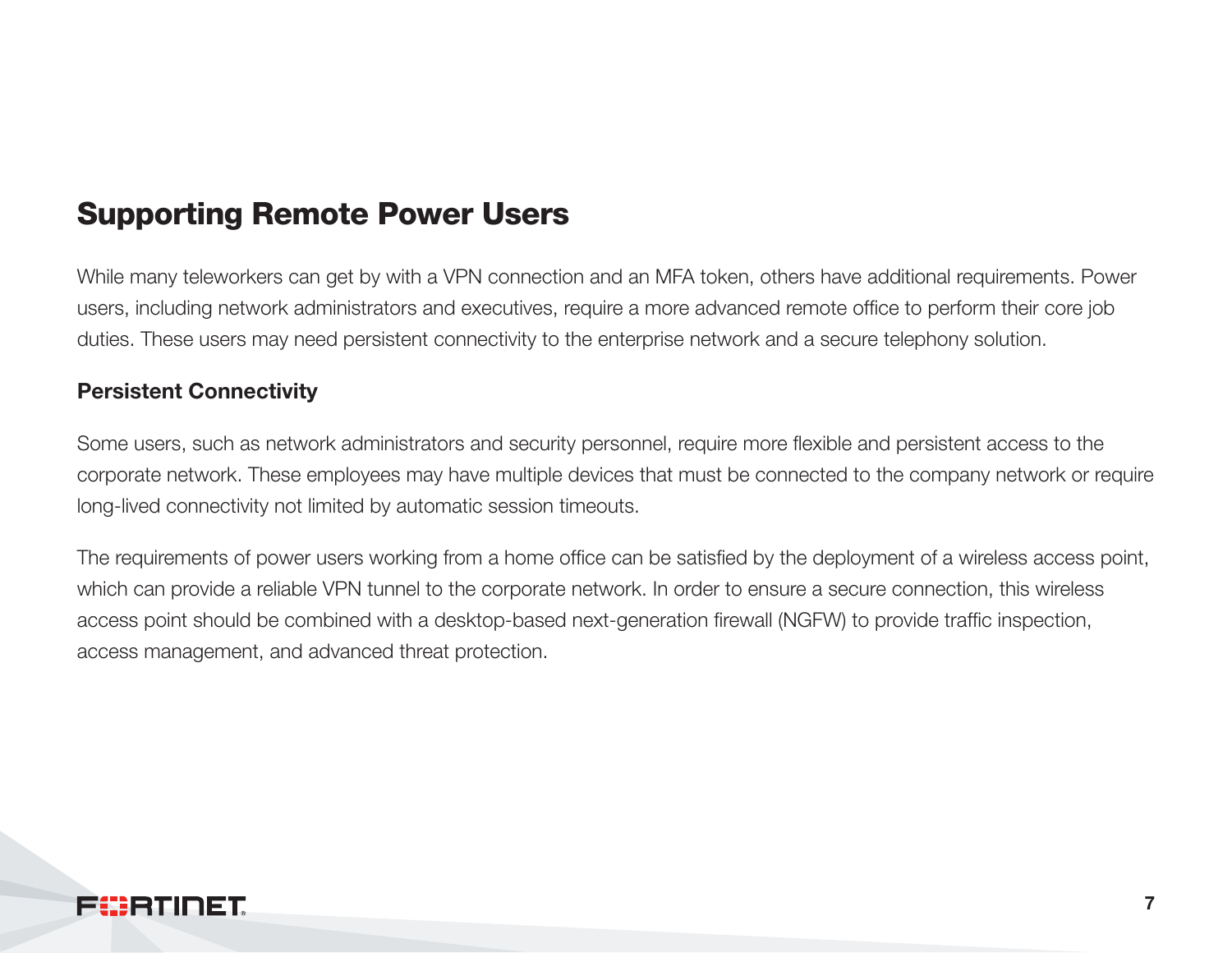#### Secure Telephony

When working remotely, it is essential that staff members—especially executives—have access to a secure telephony solution in order to protect sensitive communications and company data. Otherwise, a company risks exposure of sensitive data due to eavesdropping on cellular networks or using malicious mobile applications.

An effective way to provide secure telephony to off-site workers is to leverage Voice-over-IP (VoIP) communications. If a user already has access to a secure, persistent, and reliable internet connection, then routing their voice traffic over this connection requires minimal additional overhead. This also enables the organization to monitor voice traffic and scan it at the network perimeter for potentially malicious content intended to exploit vulnerable VoIP software.

Telephony solutions for teleworkers should provide them with all of the features of their on-site business phones. This minimizes the probability that workers will use personal devices for business communications. Important options include the ability to make and receive calls, access voicemail, check call history, and access the organization's telephone directory.

> 72% of a CEO's workday is spent in meetings, making secure telecommunications essential for their remote offices.<sup>2</sup>

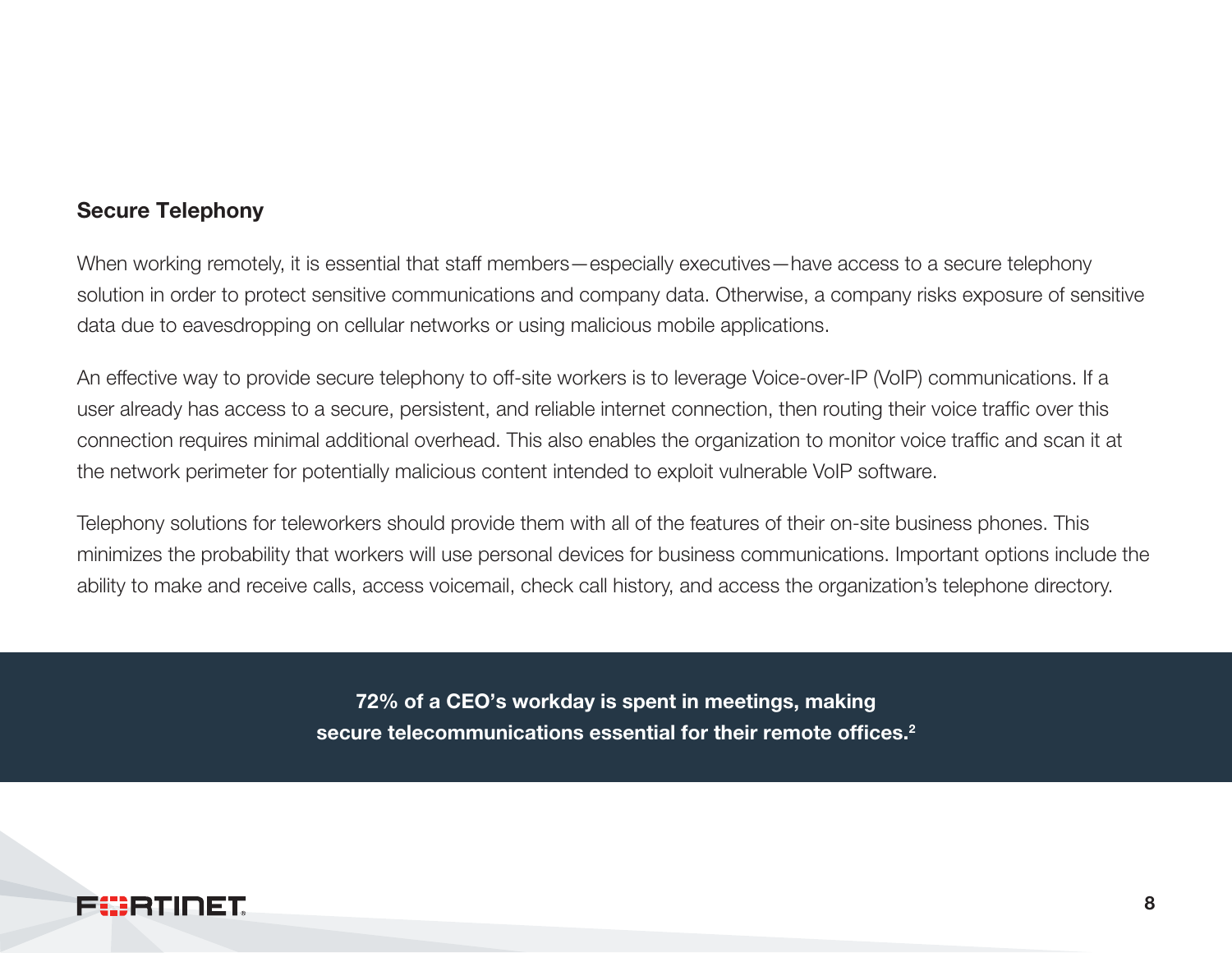## Headend Security and Stability

Security solutions for a remote workforce are not limited to the client side. An increased number of teleworkers introduce new security threats and network requirements at the organization's headquarters as well.

When designing a telework program to ensure business continuity, it is essential to ensure that the headquarters network is capable of authenticating users and devices attempting to access it remotely and managing and securing a much larger number of inbound VPN connections.

#### Authenticating Users and Devices

A zero-trust security model is very important when an organization is supporting a mostly or wholly remote workforce. Employees may attempt to connect to the company network using unknown or personal devices, and systems connected to untrusted networks have a greater probability of being compromised by cyber-threat actors.

Securing the organization's network and the sensitive data and resources that it contains requires the ability to authenticate users and devices attempting to connect to it. This can be accomplished by using a centralized authentication server with connectivity to the organization's active directory, Lightweight Directory Access Protocol (LDAP), and Remote Authentication Dial-In User Service (RADIUS).

This server should be capable of scaling to meet the needs of a larger remote workforce without hampering user productivity. Support for single sign-on (SSO), certificate management, and guest management also ensures user authentication without creating a significant burden for remote employees.

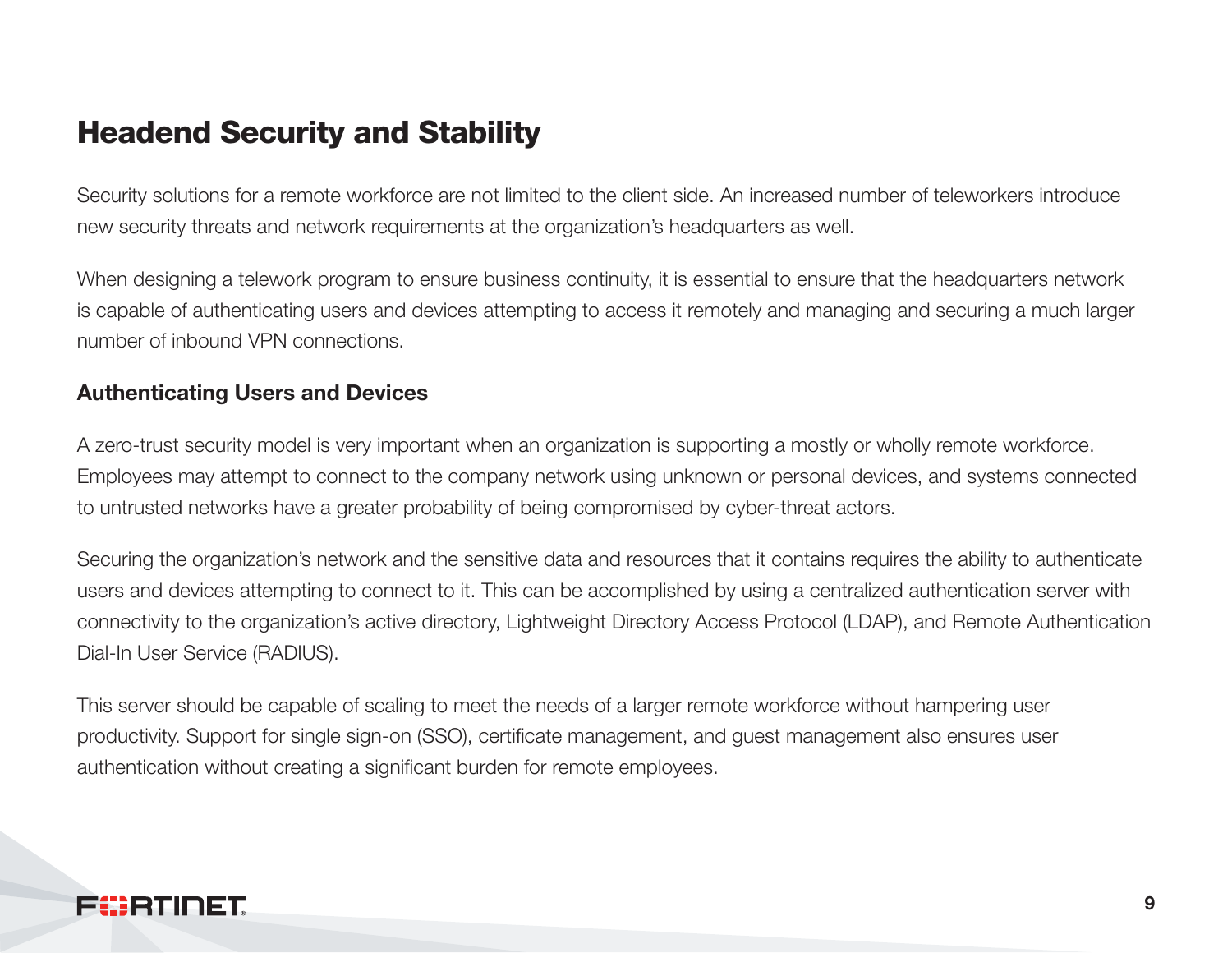#### Securing the Network Perimeter

One difference between an on-site and remote workforce is the number of VPN connections that an organization must be capable of managing. On-site employees are connected directly to the corporate LAN, but teleworkers must send all of their traffic over a VPN connection. An organization's NGFW must be capable of terminating all VPN connections and performing inspection of a large number of encrypted network connections. Since encrypted traffic inspection is computationally expensive, it is vital that an organization's NGFW can scale to meet demand. Doing so requires NGFWs with dedicated advanced security processors. These minimize latency and maximize throughput, preventing network bottlenecks that can significantly degrade employee productivity.

NGFWs at the headend must also perform Layer 7 inspection of all traffic. This is important in any enterprise context, but with a remote workforce, an organization can expect a higher concentration of malicious content on inbound connections from remote workers. This is because employee machines connected to personal networks have a higher probability of being infected with malware, which may attempt to move laterally through them to the corporate network. A Layer 7 NGFW can identify the application that an inbound packet is trying to reach and block packets from applications with known vulnerabilities. Headend NGFWs should also be integrated with sandboxing capabilities to safely analyze suspicious content that cannot be associated with any known threat.

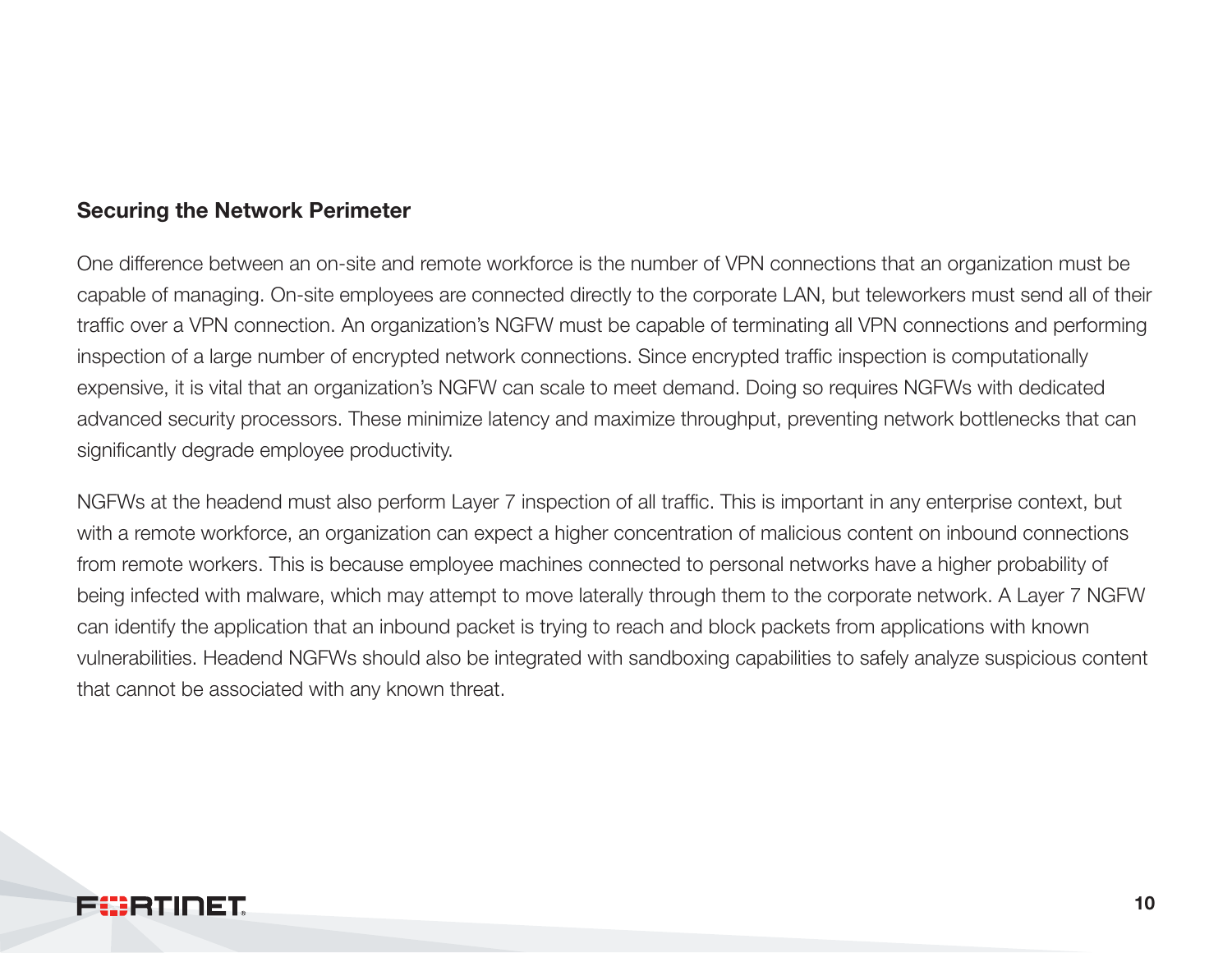

Inspection of transport layer security (TLS)/secure sockets layer (SSL) decreases firewall throughput by 60% on average.<sup>3</sup>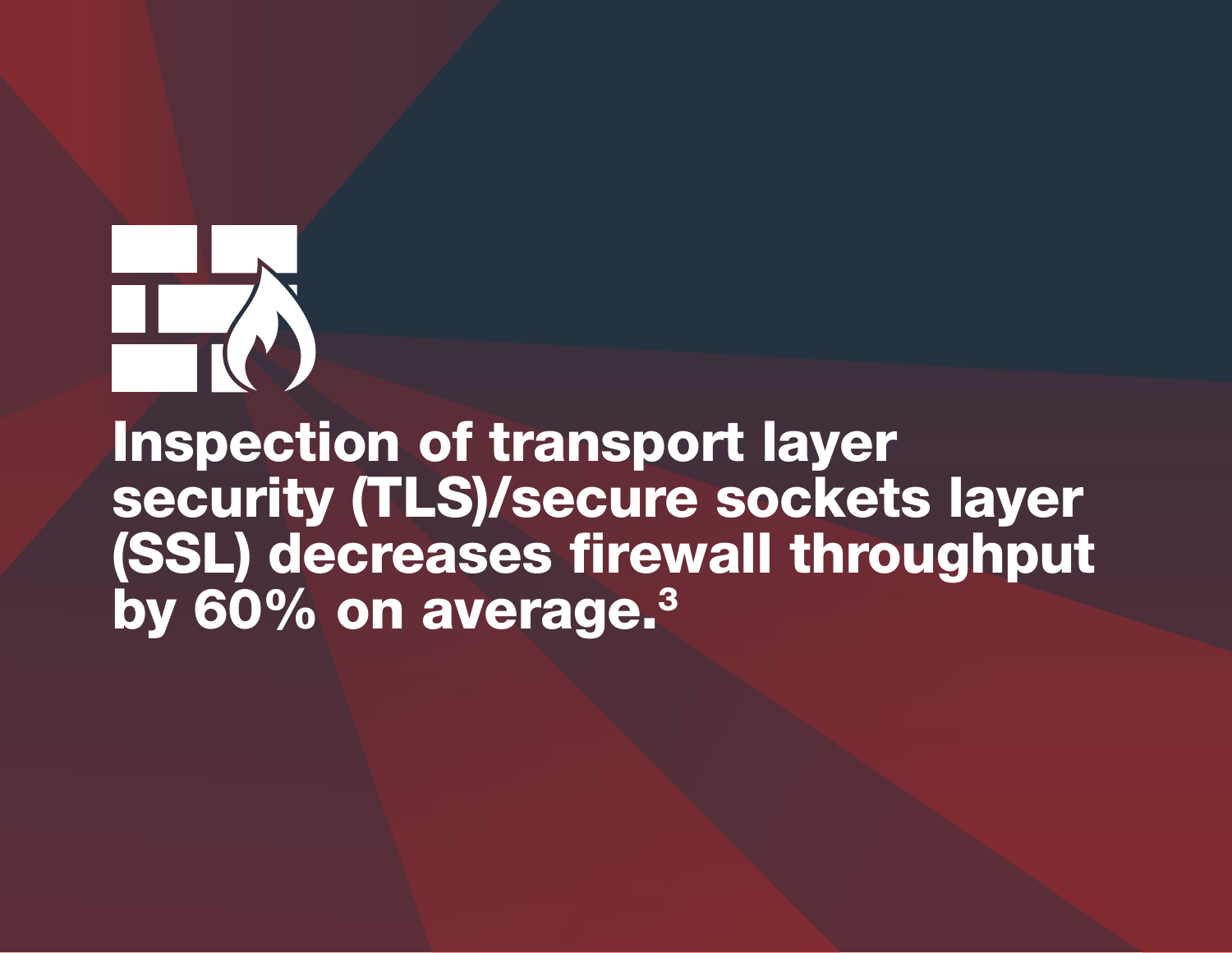## **Conclusion**

When transitioning quickly and massively to teleworking, it is essential that an organization not only be able to sustain operations but also to ensure the security of teleworkers and the sensitive data that they process.

Doing so requires an organization to deploy security solutions both at teleworkers' remote work locations and on the main corporate network. When doing so, it is essential to select solutions capable of addressing the unique infrastructure requirements and security concerns associated with a remote workforce. During a disaster situation, when an immediate response is required, selecting a solution that can be deployed quickly and easily ensures minimal impact to business operations.

<sup>1</sup> Emma Sutcliffe, ["How the PCI DSS Can Help Remote Workers](https://blog.pcisecuritystandards.org/how-the-pci-dss-can-help-remote-workers)," PCI Security Standards Council, March 26, 2020.

<sup>2</sup> Michael E. Porter and Nitin Nohria, ["How CEOs Manage Time,](https://hbr.org/2018/07/the-leaders-calendar#how-ceos-manage-time)" Harvard Business Review, July 2018.



<sup>&</sup>lt;sup>3</sup> ["NSS Labs Expands 2018 NGFW Group Test with SSL/TLS Security and Performance Test Reports,](https://www.globenewswire.com/news-release/2018/07/24/1541279/0/en/NSS-Labs-Expands-2018-NGFW-Group-Test-with-SSL-TLS-Security-and-Performance-Test-Reports.html)" NSS Labs, July 24, 2018.